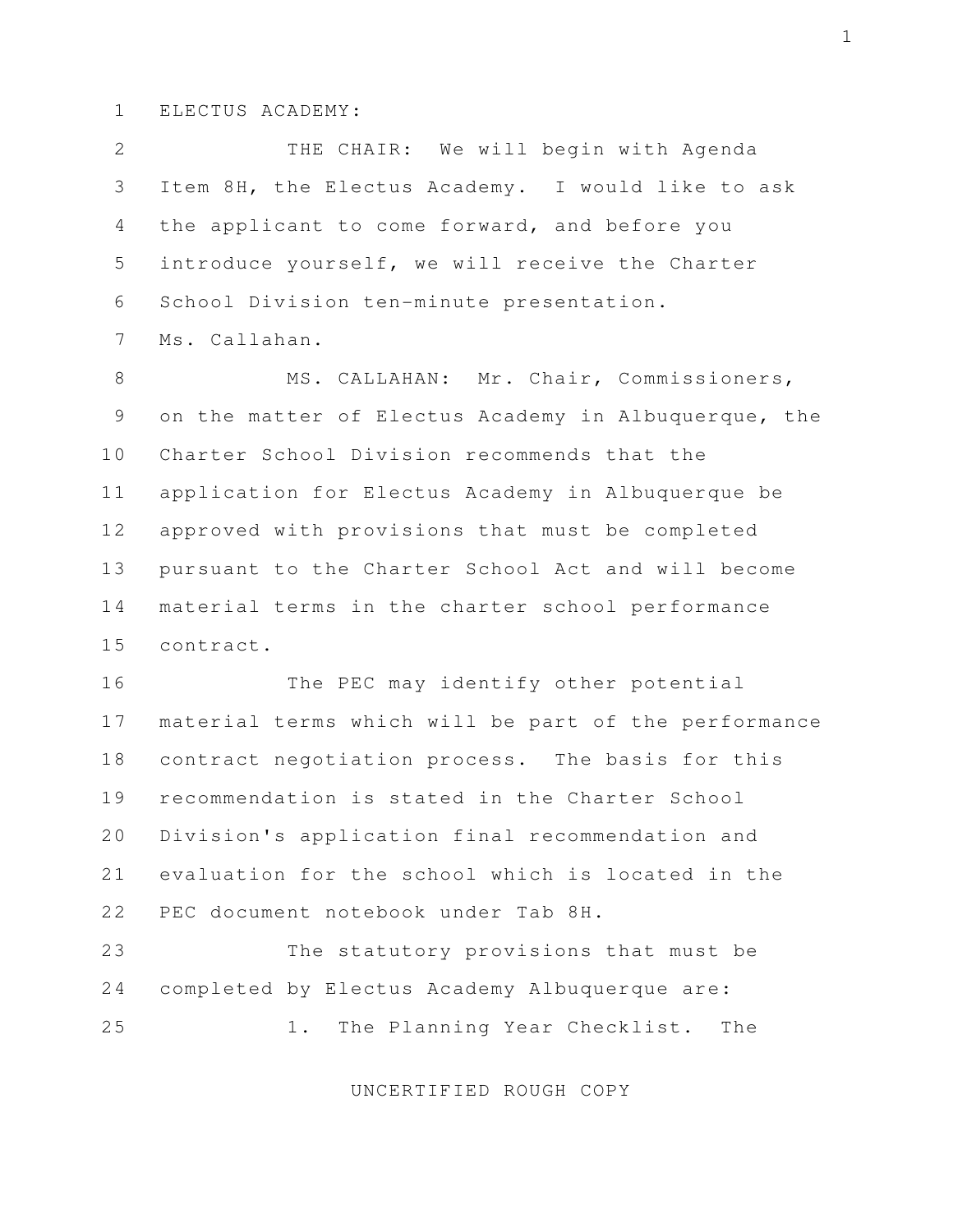1 applicant will complete the 2012-13 Planning Year 2 Checklist as developed by the Charter School 3 Division according to the time lines set forth 4 therein, which shall include regular progress 5 reporting to the Charter School Division.

 6 No. 2: Board of Finance designation. The 7 governing body of the charter school must submit an 8 application to the Public Education Commission to be 9 designated as a Board of Finance, pursuant to 10 6.80.4.16 of the New Mexico Administrative Code, on 11 or before the end of its planning year, June 30, 12 2013. The applicant acknowledges that it shall not 13 receive any state or federal funding, if available, 14 until such time as it has been granted Board of 15 Finance status by the Public Education Commission.

16 No. 3: The Public Schools Facility 17 Authority Certification of Facilities. The charter 18 school will demonstrate to the Charter School 19 Division that, prior to commencing operations, that 20 it has sought and obtained certification from the 21 PSFA, that the facility the charter school intends 22 to occupy will receive a weighted New Mexico 23 Condition Index, wNMCI, rating equal to or better 24 than the average condition for all New Mexico public 25 schools for the year the charter intends to occupy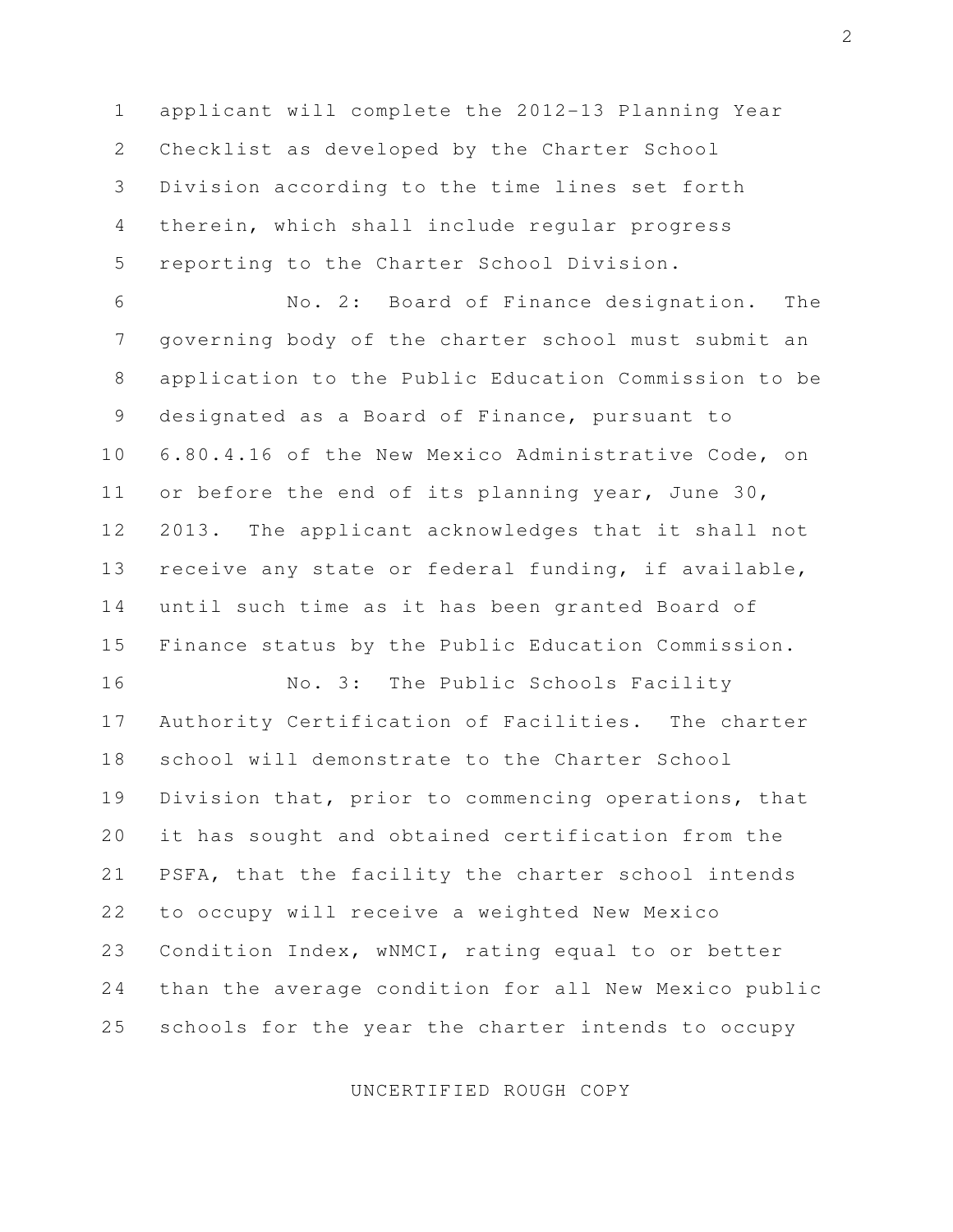1 the facility; or, the charter school can demonstrate 2 that, within 18 months of occupancy, that it has a 3 plan for achieving the wNMCI. This is pursuant to 4 22-8B-4.2(C), 2011, New Mexico Statutes 1978.

 5 No. 4: Performance contract. The charter 6 will be effective upon the applicant and the Public 7 Education Commission negotiating and signing the 8 performance contract pursuant to 22-8B-9, New Mexico 9 Statutes 1978.

10 No. 5: Commencement of operations. Prior 11 to the end of the planning year, June 30, 2013, the 12 charter school shall demonstrate that it has 13 completed the above provisions stated herein, or by 14 operation of law, before commencing full operation 15 for the remainder of its term; 22 -- pursuant to 16 22-8B-12, New Mexico Statutes, 1978.

17 And, Mr. Chair, and Commissioners, I draw 18 your attention to the recommendation document that 19 is in your packet, where it talks about the proposed 20 conditions. And in my opening statements, I refer 21 to approving with conditions as part of the statute. 22 The contract itself will determine what those 23 conditions are going to be. What we did is laid out 24 some provisions or observations that we made about 25 the application that we wanted to bring to the

UNCERTIFIED ROUGH COPY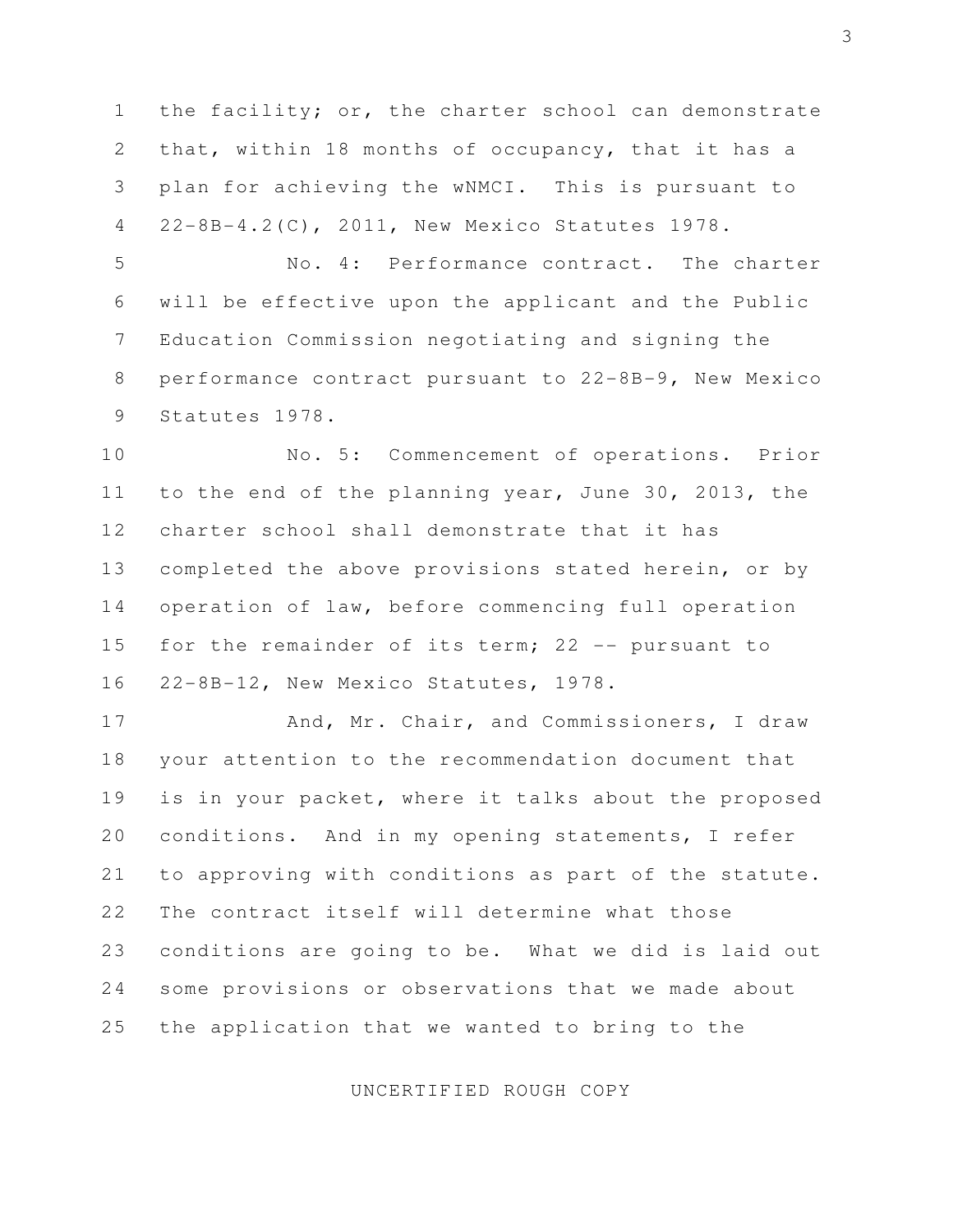1 attention of the Commission.

 2 So if you look at Page 2 of the 3 recommendation document, where we recommend that 4 Electus Academy be approved with conditions, the 5 conditions that I just stated, along with these 6 areas of concern that be addressed during the 7 planning year, I'd like to read into the record with 8 your permission, Mr. Chair. 9 THE CHAIR: You have my permission. 10 MS. CALLAHAN: The areas of concern to be 11 addressed during the planning year by Electus 12 Academy. 13 No. 1: Select a short-cycle assessment 14 and reference the assessment in revised performance 15 related goals. 16 No. 2: Revise personnel policies 17 specifically in the following areas: 18 Discipline: Insure that the discipline 19 policy provides due process and paid military leave; 20 insure that it does not violate the state's 21 anti-donation law. 22 Three: Revise performance and offerings 23 goals to make sure they are specific, measurable, 24 ambitious, and timed out. 25 Four: Provide a plan and describe in full

UNCERTIFIED ROUGH COPY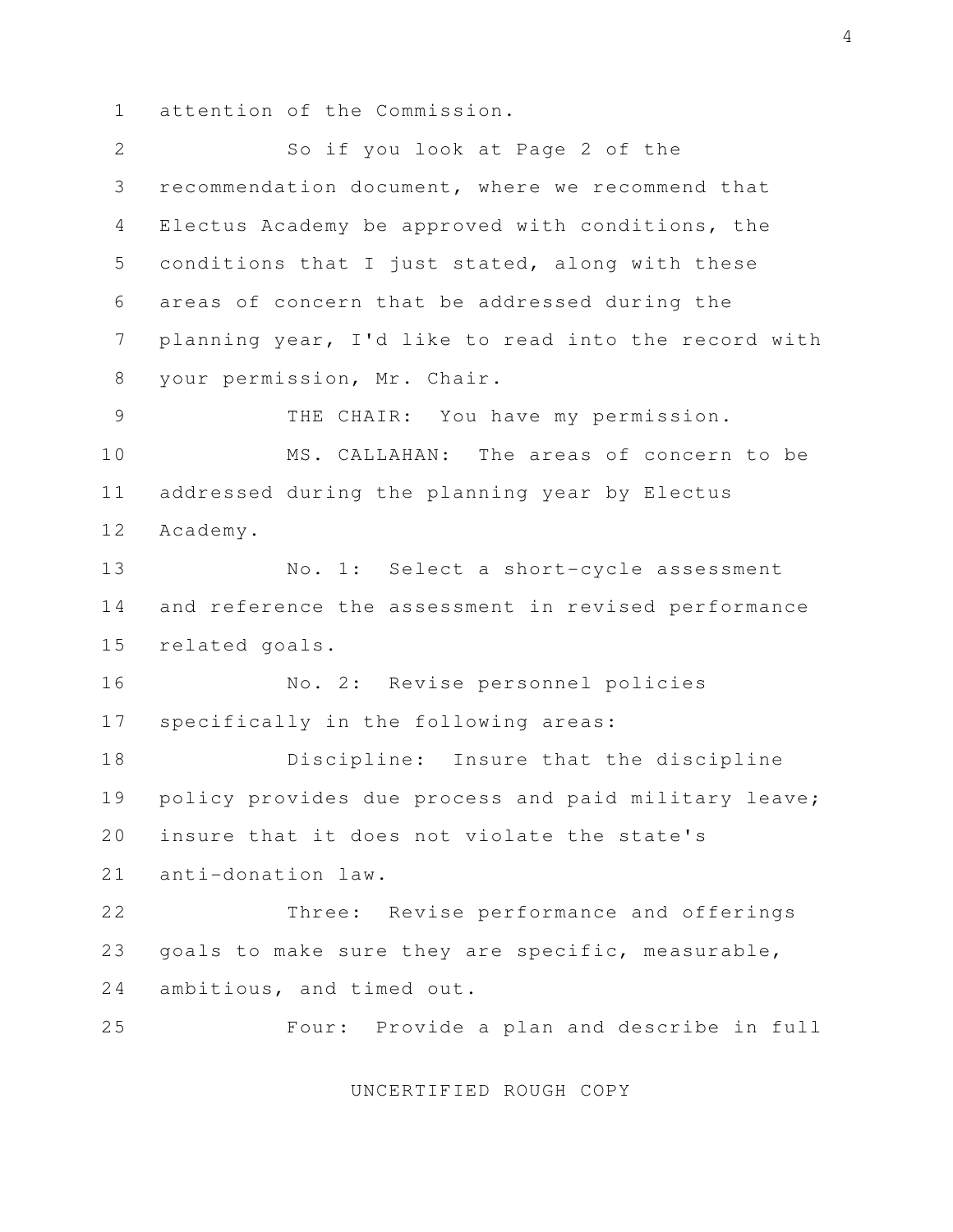1 the implementation of Student Assistance Teams and 2 response to intervention.

 3 Five: Adjust schools' teacher salary 4 schedules so that it complies with State 5 expectations.

 6 Six: Insure that the school's governing 7 council committees include two committees of finance 8 and audit that comply with State quidelines. And;

 9 Seven: Revise the school's sustainability 10 plan to address building the school's capacity in 11 the fooling areas: Finance, governance, facilities, 12 community relationships, student enrollment, and 13 charter compliance.

14 This is the -- includes the recommendation 15 from the Charter School Division.

16 THE CHAIR: Thank you, Ms. Callahan. We 17 ask the applicant to state your name, title, and any 18 other -- introduce any other folks that are here on 19 behalf of your school. Good morning.

20 MR. BAIARDO: Good morning. My name is 21 Justin Baiardo. I'm the founder of the Electus 22 Academy.

23 THE CHAIR: You may proceed with your 24 15-minute presentation, sir.

25 MR. BAIARDO: Thank you, Mr. Chair,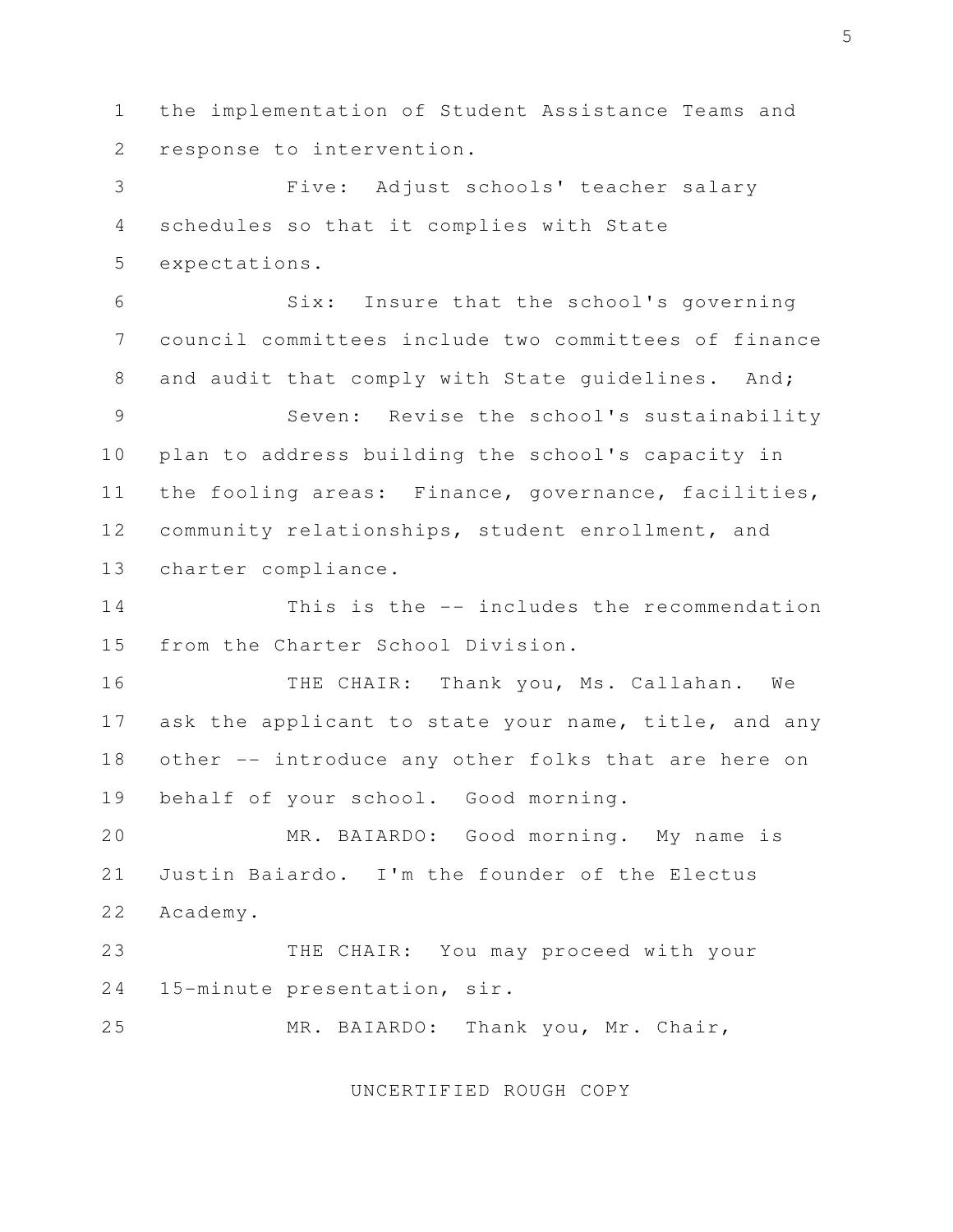1 members of the Commission, Charter School Division. 2 Good morning. Thank you for allowing me to speak 3 before you once again.

 4 The Electus Academy will provide an 5 innovative system in college preparatory education 6 by not only focusing on students, but by allowing 7 for students, for the first time, to choose their 8 own individual educational path that best fits their 9 academic strengths and interests. This will be a 10 school built by teachers for the purposes of 11 providing all students with an extensive system of 12 academic opportunities for each student as an 13 individual to pursue his or her own path.

14 We feel this innovative approach is the 15 best way for all students to succeed by considering 16 each as an individual with unique desires, 17 strengths, and interests. We feel the system, 18 bottom-up in its approach, will provide for 19 increased levels of success for all New Mexico 20 students who want to attend. Thank for you your 21 consideration.

22 THE CHAIR: Does that conclude your 23 presentation?

24 MR BAIARDO: It does. 25 THE CHAIR: Thank you, sir. The Chair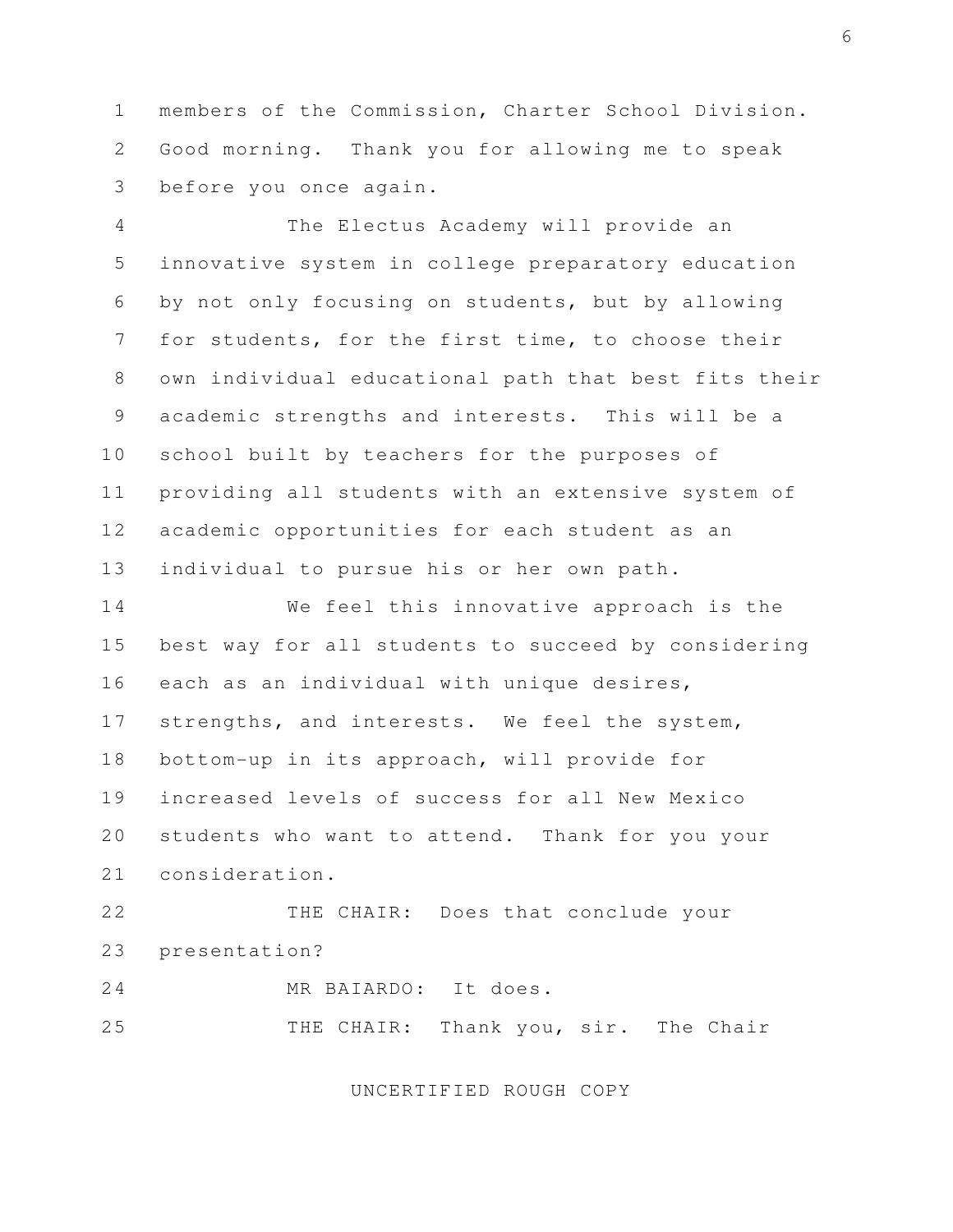1 will open up the floor for questions from 2 Commissioners. Commissioner Shearman.

 3 COMMISSIONER SHEARMAN: As I read the 4 Charter School Act, it says to me, among other 5 things, that new charter schools should be offering 6 a different and more innovative educational program 7 than the traditional and charter schools in the area 8 are currently providing.

 9 "The Electus Academy proposes to offer 10 strong core academics and college readiness through 11 lectures and seminars." My first concern is that I 12 really fail to see how this differs from college 13 readiness and career choice programs offered at both 14 traditional and charter schools in Albuquerque. Of 15 the 55 charter schools in Albuquerque, many, many, 16 many focus on college preparation with added 17 emphasis, such as math and science, International 18 Baccalaureate, individualized curriculum, and so 19 forth.

20 My second concern deals with my duties 21 regarding the sustainability of teachers with a 22 26-to-1 pupil-to-teacher ratio being able to develop 23 and maintain a constantly changing range of 24 challenging, interesting, and rigorous instructional 25 seminars.

UNCERTIFIED ROUGH COPY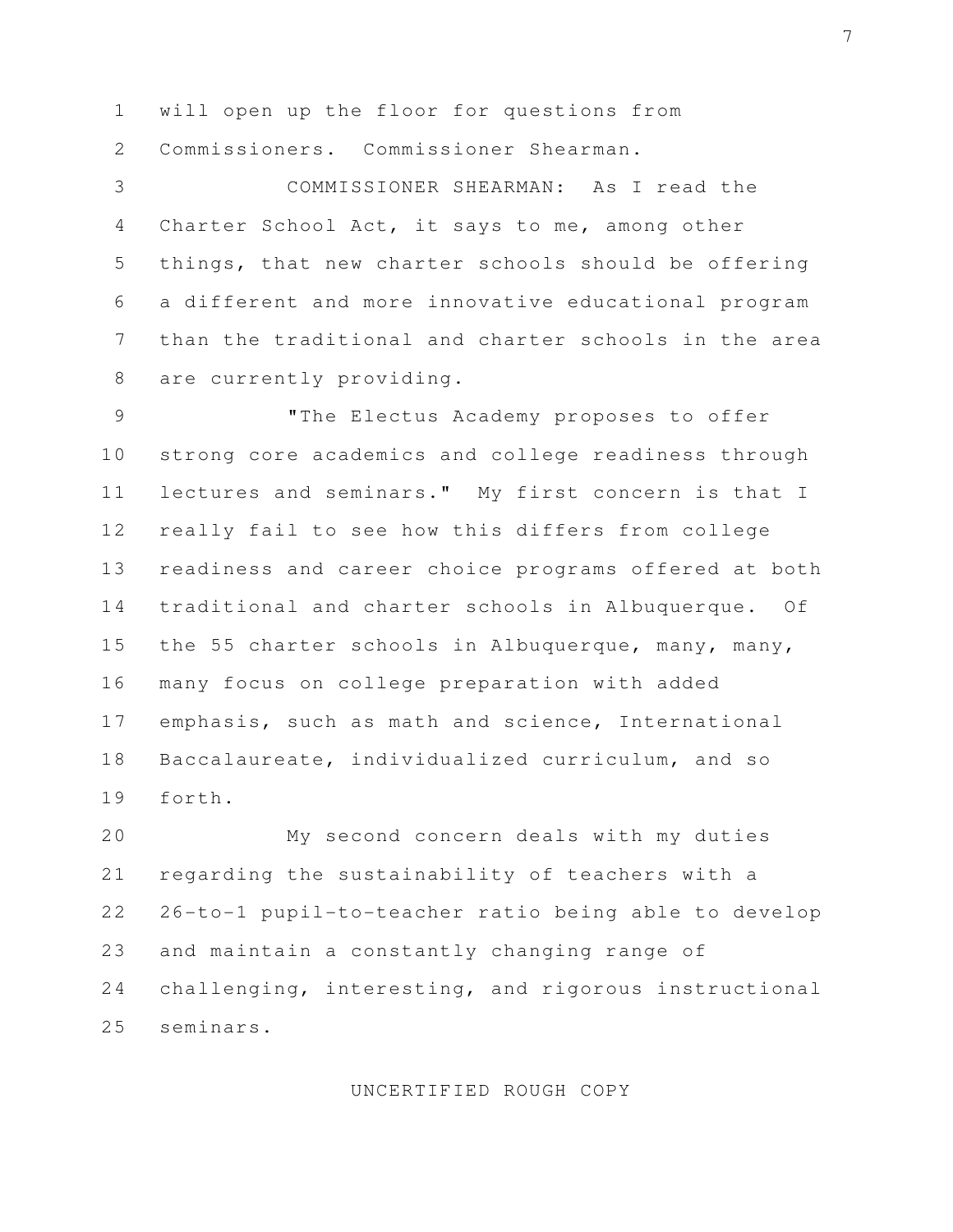1 I think my strongest concern, though, may 2 be regarding the impact of withdrawing \$1,370,000 3 from an operational budget to use for building, 4 rent, and improvements. Regardless of the good 5 intentions of the founders, losing this much money 6 from the instructional budget has to adversely 7 affect- -- has to adversely impact the classroom and 8 the students' education.

 9 Therefore, I strongly believe this 10 proposed school is not in the best interest of the 11 charter school's proposed students, the local 12 community, or the school district in whose 13 geographic boundaries the charter school has applied 14 to operate, for the reasons I just stated. Thank 15 you, sir.

16 THE CHAIR: Thank you, Commissioner 17 Shearman. Other questions and other comments? 18 COMMISSIONER CARR: Mr. Chair? 19 THE CHAIR: We have Commissioner Carr. 20 COMMISSIONER CARR: My statement would 21 have been longer, but Commissioner Shearman took 22 everything I was going to say and then some. I'll 23 just say that I concur with Commissioner Shearman. 24 THE CHAIR: Commissioner Canfield. 25 COMMISSIONER CANFIELD: Thank you,

UNCERTIFIED ROUGH COPY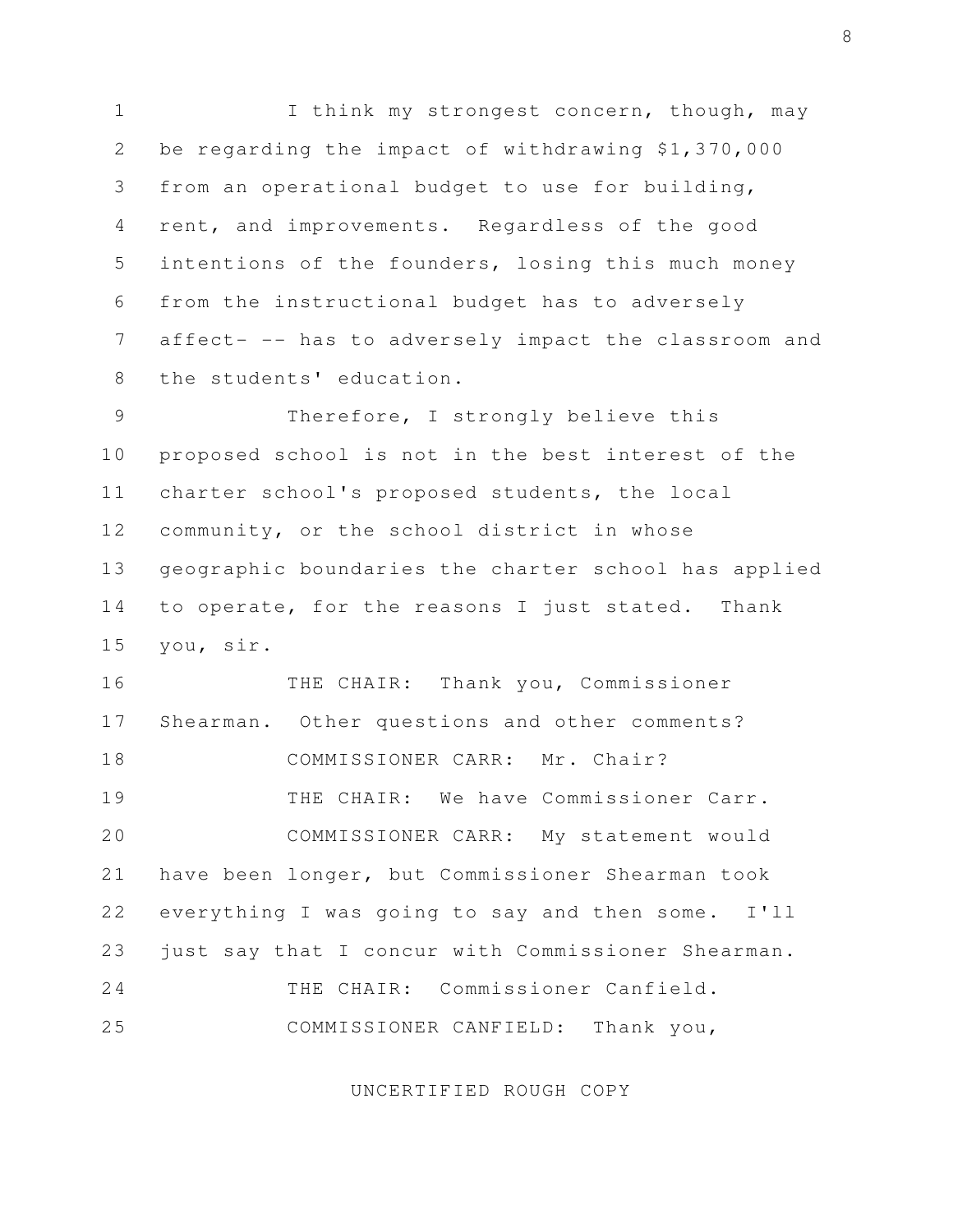1 Mr. Chair. I understand those comments. And I -- 2 but I do have maybe a different approach. At first 3 off, I was wondering if it would be appropriate if I 4 could ask the applicant on the areas of concern to 5 be addressed during the planning year, if they have 6 any comments about those and feel like those are -- 7 those are appropriate.

8 THE CHAIR: You may ask.

 9 MR. BAIARDO: I do. I feel those concerns 10 are justified. But I am confident that those can be 11 remedied rather swiftly and with ease.

12 THE CHAIR: Commissioner Canfield, please 13 continue.

14 COMMISSIONER CANFIELD: Thank you. And 15 when it comes to the budget, I do understand that 16 within the planning year, that there is some 17 flexibility on the budget as they come upon 18 different issues, and they're planning and finding 19 the facility that they're really looking for. I 20 mean, there's some flexibility to adjust that budget 21 to be more accurate. Am I correct in that? 22 THE CHAIR: Ms. Callahan? 23 MS. CALLAHAN: Mr. Chair, Commissioner 24 Canfield, that is correct. The planning year 25 purpose is to develop fully the budget based on more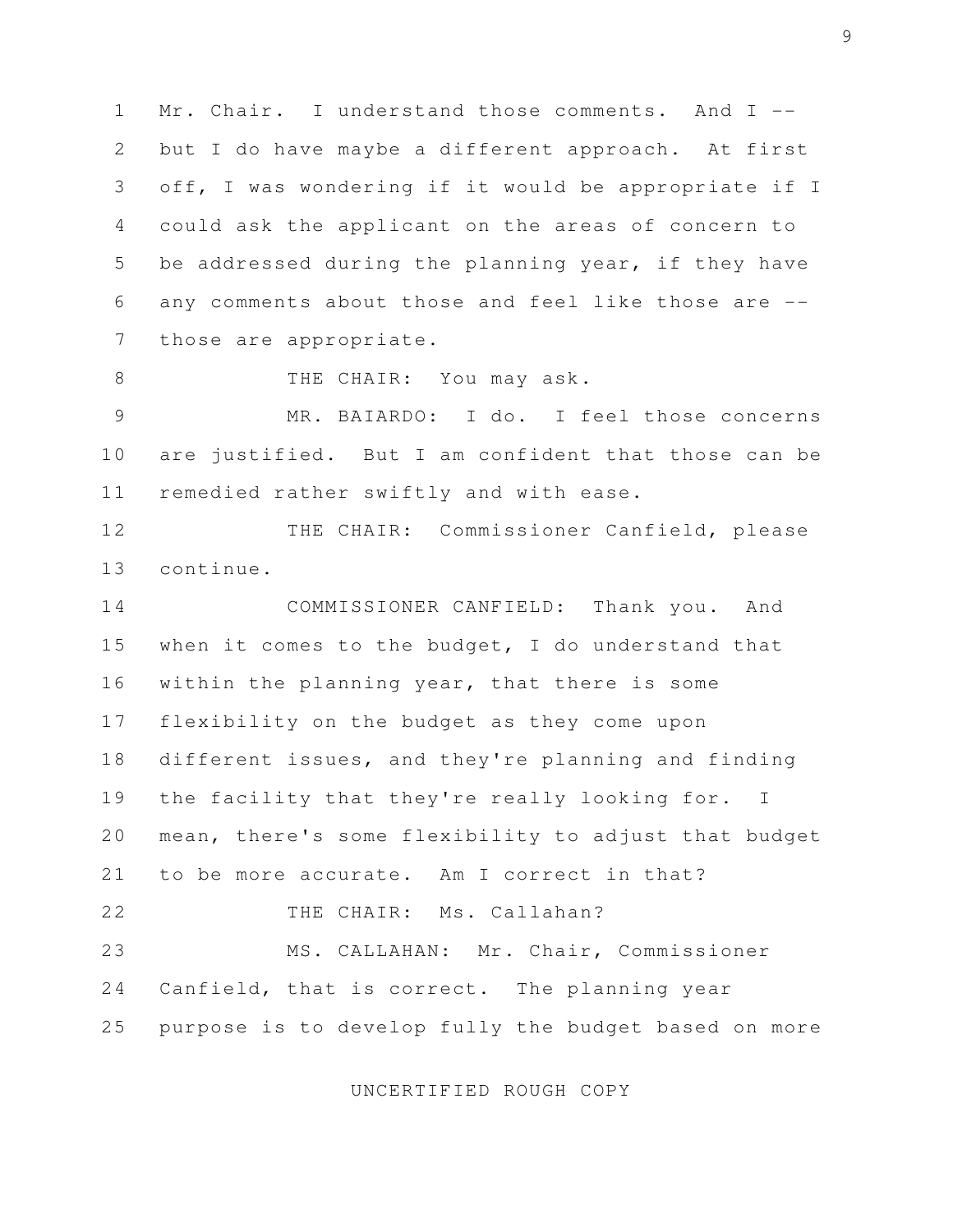1 information as they roll out their curriculum, 2 teaching, staff, their facilities needs, their 3 ancillary instructional materials, et cetera. All 4 of that is part of that planning year plan. So they 5 would have the opportunity to adjust the budget.

 6 The final budget, then, would be prepared 7 in the spring, prior to opening, that would meet 8 approval by the Public Ed Department budget analyst 9 and Deputy Secretary Paul Aguilar.

10 COMMISSIONER CANFIELD: Thank you. So my 11 opinion -- I did attend the public comment session 12 on this one. And I was impressed. I thought that 13 there was some -- some out-of-the-box thinking there 14 and was impressed by your presentation. I plan on 15 supporting this and wish you well if it does pass. 16 But I do -- would recommend if it does pass, that 17 you take the comments that were made earlier into 18 consideration on your budget.

19 As you probably may have heard, that a lot 20 of charter schools are struggling with the budget 21 and their facilities issue. It is a big, big issue. 22 And I support the comments that -- that every dollar 23 that you spend extra in a facility, you know, if you 24 can find a way to spend it with the kids instead of 25 the facility. And so, hopefully, with your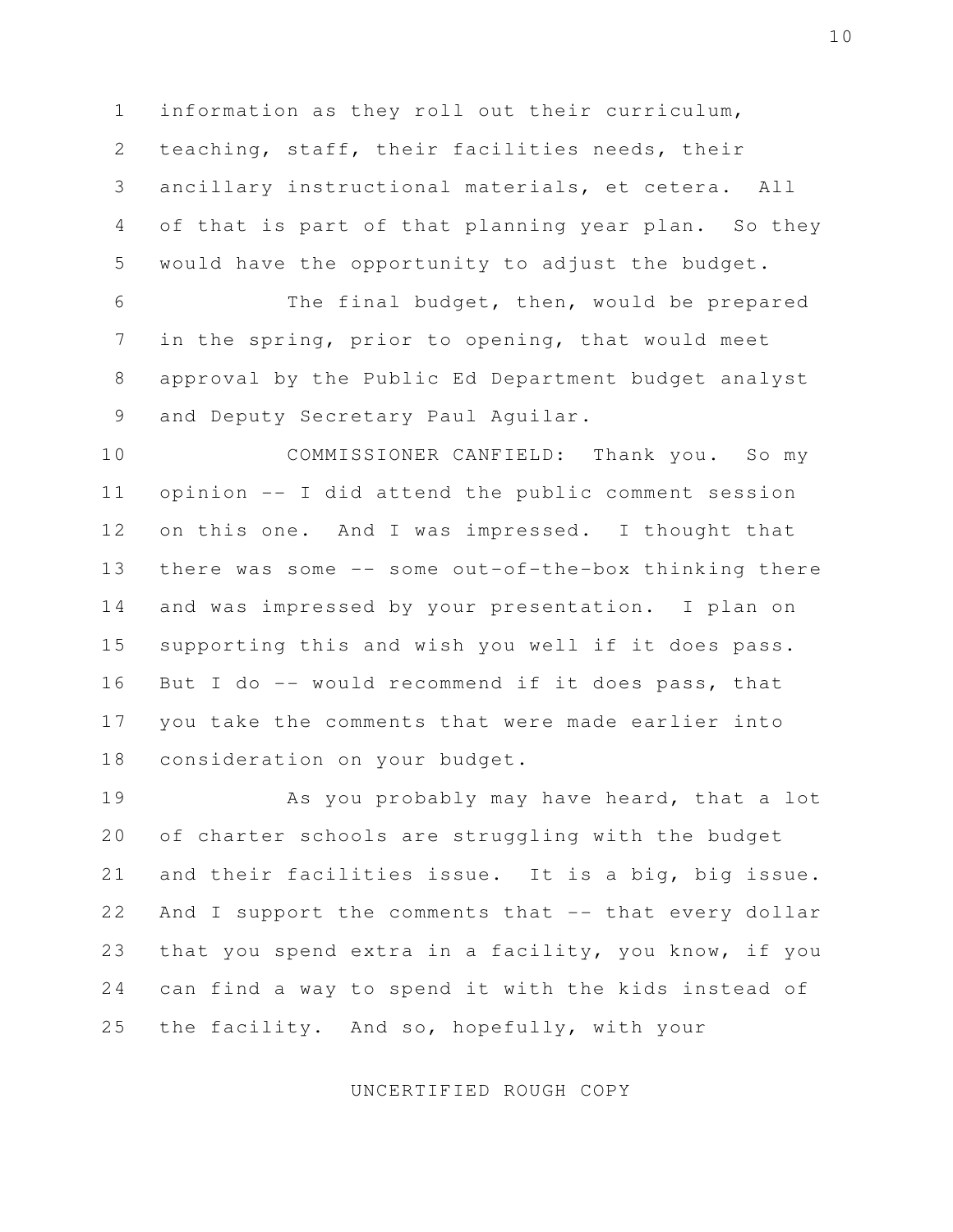1 creativeness that was demonstrated in that

5 Canfield. Commissioner Bergman.

 2 presentation and your application, you'll be able to 3 solve those problems as well. Thank you, Mr. Chair. 4 THE CHAIR: Thank you, Commissioner

 6 COMMISSIONER BERGMAN: I can't remember if 7 we addressed this budget issue about taking the 8 money out for buildings in the hearing. I wish I 9 could. I've lost that if we've discussed that 10 already. But are you trying to raise private funds 11 so you don't have to divert that money?

12 MR. BAIARDO: Of course, yeah. The less 13 we can take from operational costs, the better. The 14 situation that is unfortunately very frustrating I 15 think, is that the State provides no money to help 16 renovate a building. And, as such, if you're 17 looking to make a school -- to make a building into 18 a school, whether it be an office building or an old 19 church or warehouse, there is no money to help in 20 that regard.

21 And so you -- you're kind of at the whim 22 of finding an owner who, in these harsh economic 23 times, has liquid assets to be able to spend half a 24 million dollars in tenant improvements to turn his 25 previous building into a school. You know, it's a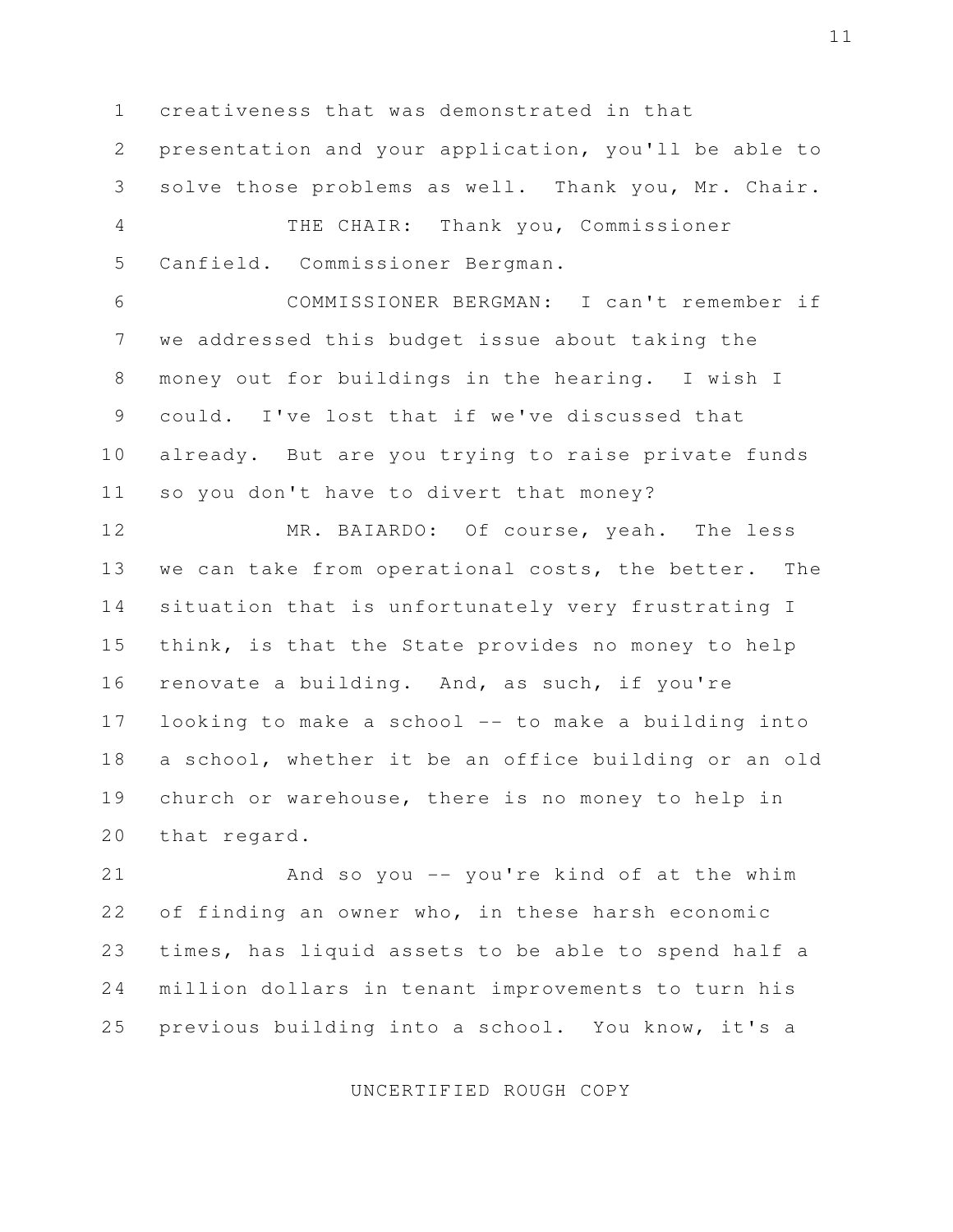1 hard thing to find, I guess that type of generosity. 2 We have found two individuals who can help us in 3 that regard. So we have two potential buildings 4 that we are in very strong considerations. But the 5 more we can get from private -- private funding from 6 grants, from donations, absolutely; the more we'll 7 use directly for the facility costs.

 8 COMMISSIONER BERGMAN: Thank you. 9 THE CHAIR: Commissioner Gant.

10 COMMISSIONER GANT: Commissioner, 11 Mr. Chairman, and members and others. I agree with 12 the Commissioner Shearman, what she had to say. I 13 really had a lot of problem with the facilities and 14 the budgets and the general operations that were 15 proposed.

16 I come from the business world, from 17 corporate. And I come from a retired military, 18 where I had to have budgets worth millions and 19 millions and millions of dollars. And if I could 20 not set in front of my bosses, whether it be board 21 of directors or whatever, and fully explain the 22 budget at that time, if I was a businessperson that 23 had to go into a bank for a loan to start a business 24 and could not say where the facility was going to 25 be, how much they're going to cost, what the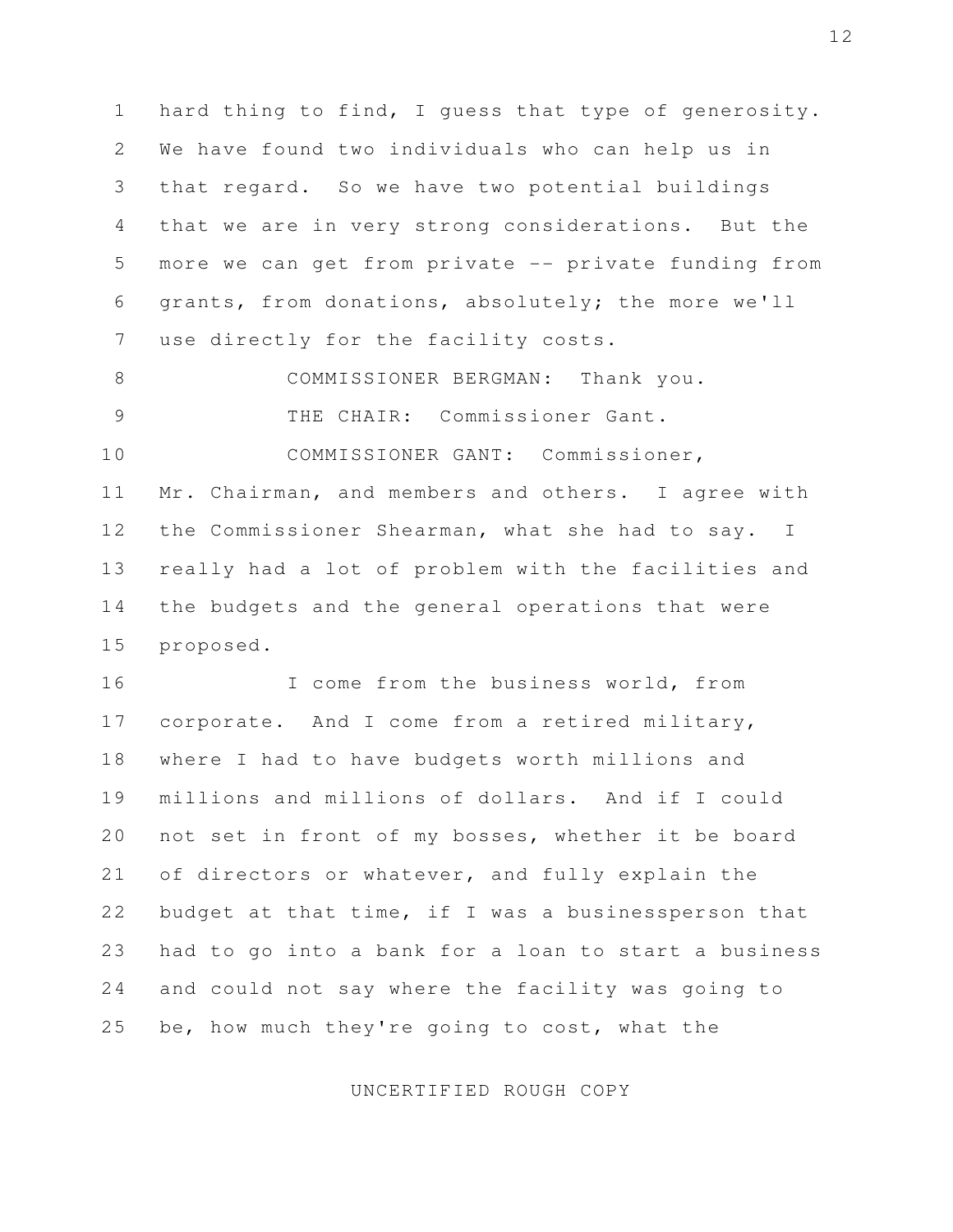1 budget -- solid budget it is, they would tell me 2 where the door is.

 3 And that's where I have a real concern 4 with a lot of budgets. And when somebody says, "I 5 can't answer that question, I'll get back to you," 6 no. This is for kids. You should know the answers 7 going in. And I really have a problem with -- you 8 might have great ideas for curriculum. I'm not 9 sure. I'm not sure about your governance. But when 10 it comes down to the brick and mortar and putting 11 the whole thing together, I have a lot of concern. 12 I really, really do. You're not the only one that I 13 have a concern with.

14 And something has got to change. We 15 have -- this one was, like others -- too many of 16 them -- coming in not knowing the answers. And I 17 have a real problem with that. Thank you.

18 THE CHAIR: Thank you, Commissioner Gant. 19 Any other questions or comments? The Chair will 20 entertain a motion.

21 COMMISSIONER CARR: Mr. Chair?

22 THE CHAIR: Commissioner Carr.

23 COMMISSIONER CARR: I would like to 24 propose that we deny the application for Electus 25 Academy. Overall, the application is either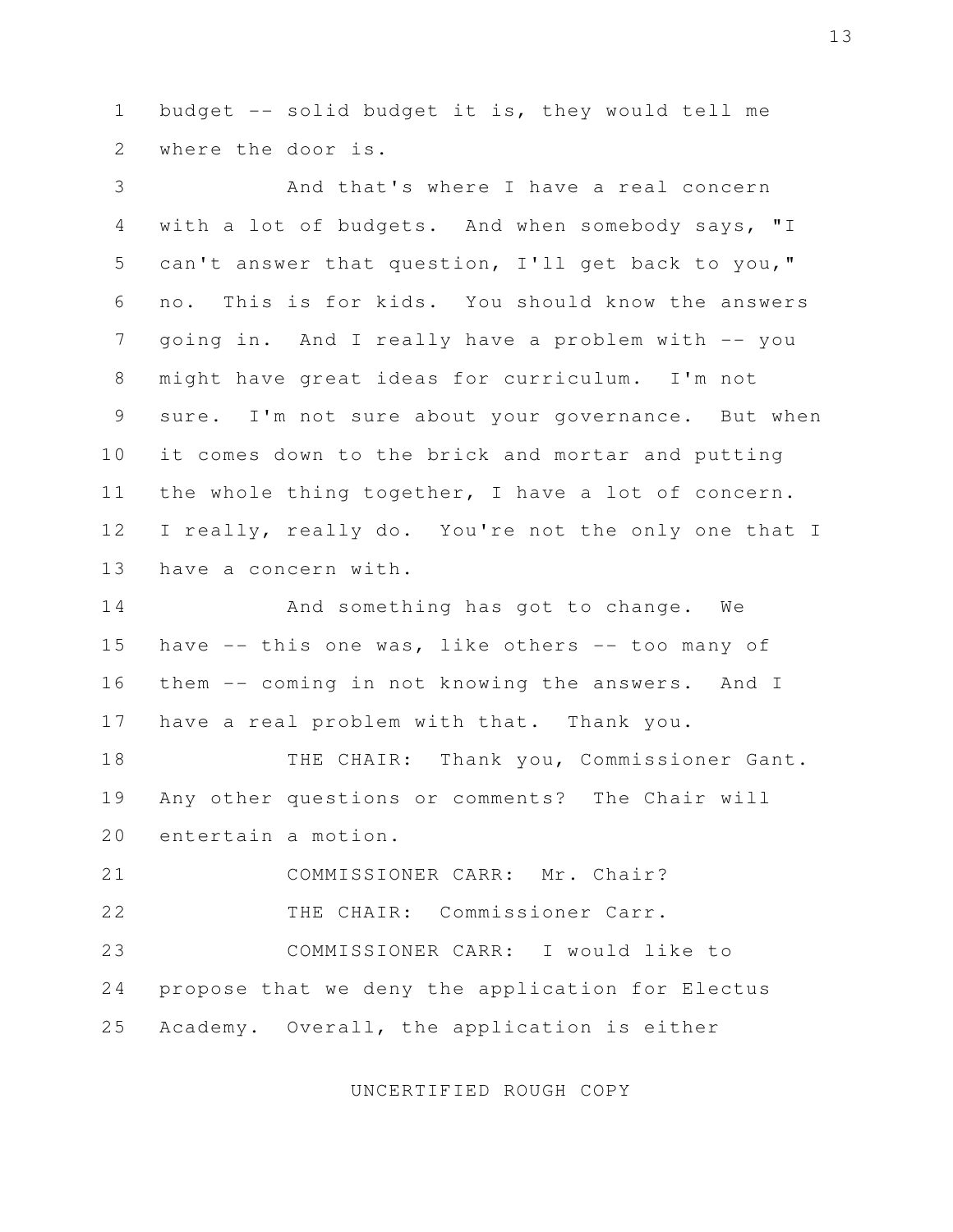1 incomplete, inadequate, or, during the capacity 2 interviews, the candidate did not sufficiently 3 demonstrate the experience, knowledge, and 4 competence to successfully open and operate a 5 charter school.

 6 The Charter School Act is paragraph i, 7 Subsection (L), of Section 22-8B-6 NMSA 1978, which 8 states that, "A chartering authority may approve, 9 approve with conditions, or deny an application, and 10 may deny the application if...," and I will refer to 11 Item 1 and 5:

12 One: The application is incomplete or 13 inadequate;

14 and 5: The application is otherwise 15 contrary to the best interests of the charter 16 school's projected students, the local community, or 17 the school district in whose geographic boundaries 18 the charter school applies to operate.

19 COMMISSIONER SHEARMAN: Second. 20 THE CHAIR: Seconded by Commissioner 21 Shearman. Is there discussion? Seeing none, we 22 will proceed with a roll call vote on the motion to 23 Commissioner Gant.

24 COMMISSIONER GANT: Commissioner Peralta. 25 COMMISSIONER PERALTA: Yes.